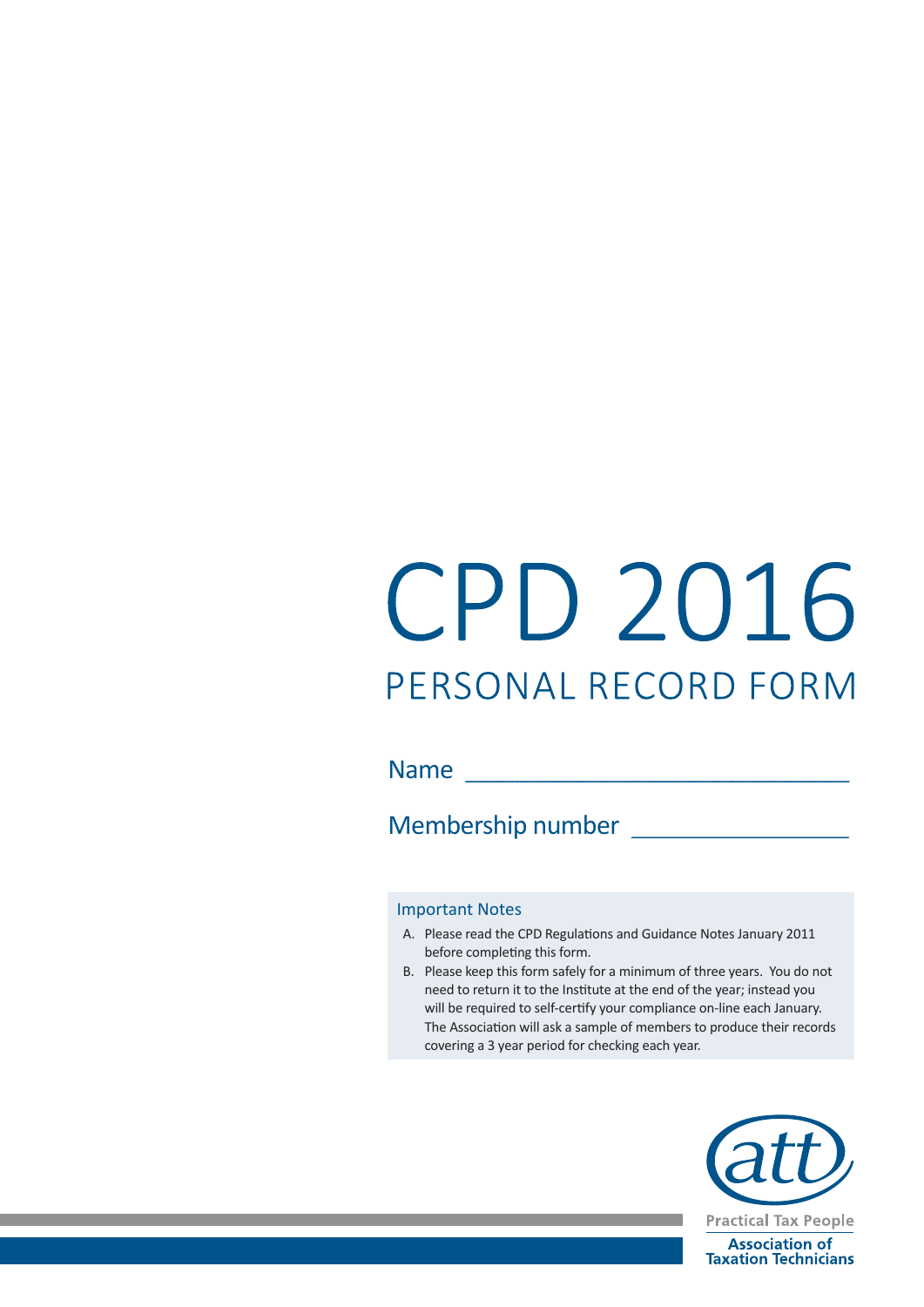#### Conferences, seminars, workshops, discussion meetings, online training, etc (Guidance Notes pages 6&7)

| Date | Title | Course Provider | Hours spent |
|------|-------|-----------------|-------------|
|      |       |                 |             |
|      |       |                 |             |
|      |       |                 |             |
|      |       |                 |             |
|      |       |                 |             |
|      |       |                 |             |
|      |       |                 |             |
|      |       |                 |             |
|      |       |                 |             |
|      |       |                 |             |
|      |       |                 |             |
|      |       |                 |             |
|      |       |                 |             |
|      |       |                 |             |
|      |       |                 |             |
|      |       |                 |             |
|      |       |                 |             |
|      |       |                 |             |
|      |       |                 |             |
|      |       |                 |             |
|      |       |                 |             |
|      |       |                 |             |
|      |       |                 |             |
|      |       |                 |             |
|      |       |                 |             |
|      |       |                 |             |
|      |       |                 |             |
|      |       |                 |             |
|      |       |                 |             |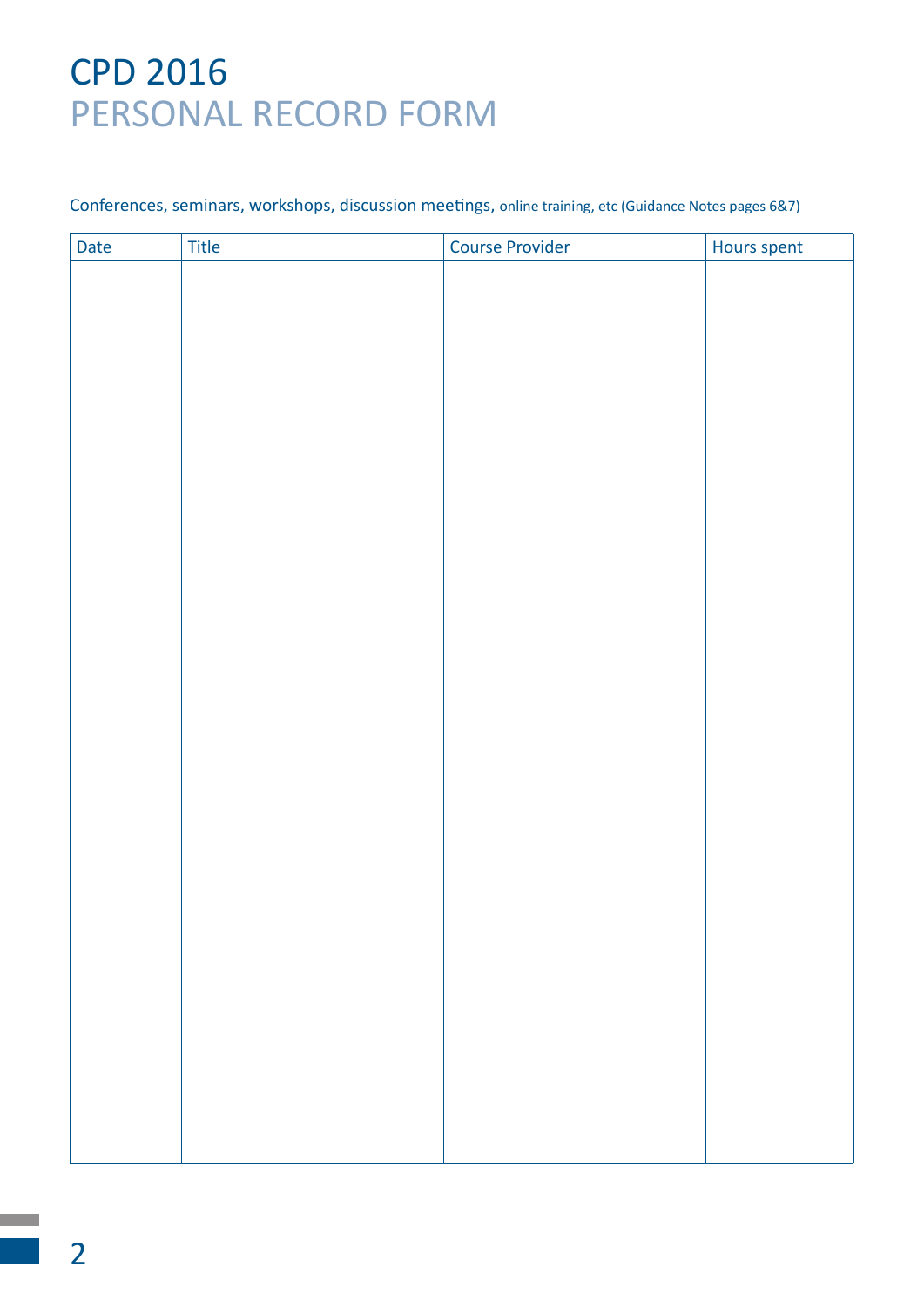### Tax relevant reading

| Title | Hours spent |
|-------|-------------|
|       |             |
|       |             |
|       |             |
|       |             |
|       |             |
|       |             |
|       |             |
|       |             |
|       |             |
|       |             |
|       |             |
|       |             |
|       |             |
|       |             |

### Developing and presenting tax relevant training material (Guidance Notes pages 6&7)

| <b>Date</b> | Lecture/presentation details | Hours spent |
|-------------|------------------------------|-------------|
|             |                              |             |
|             |                              |             |
|             |                              |             |
|             |                              |             |
|             |                              |             |
|             |                              |             |
|             |                              |             |
|             |                              |             |
|             |                              |             |
|             |                              |             |
|             |                              |             |
|             |                              |             |
|             |                              |             |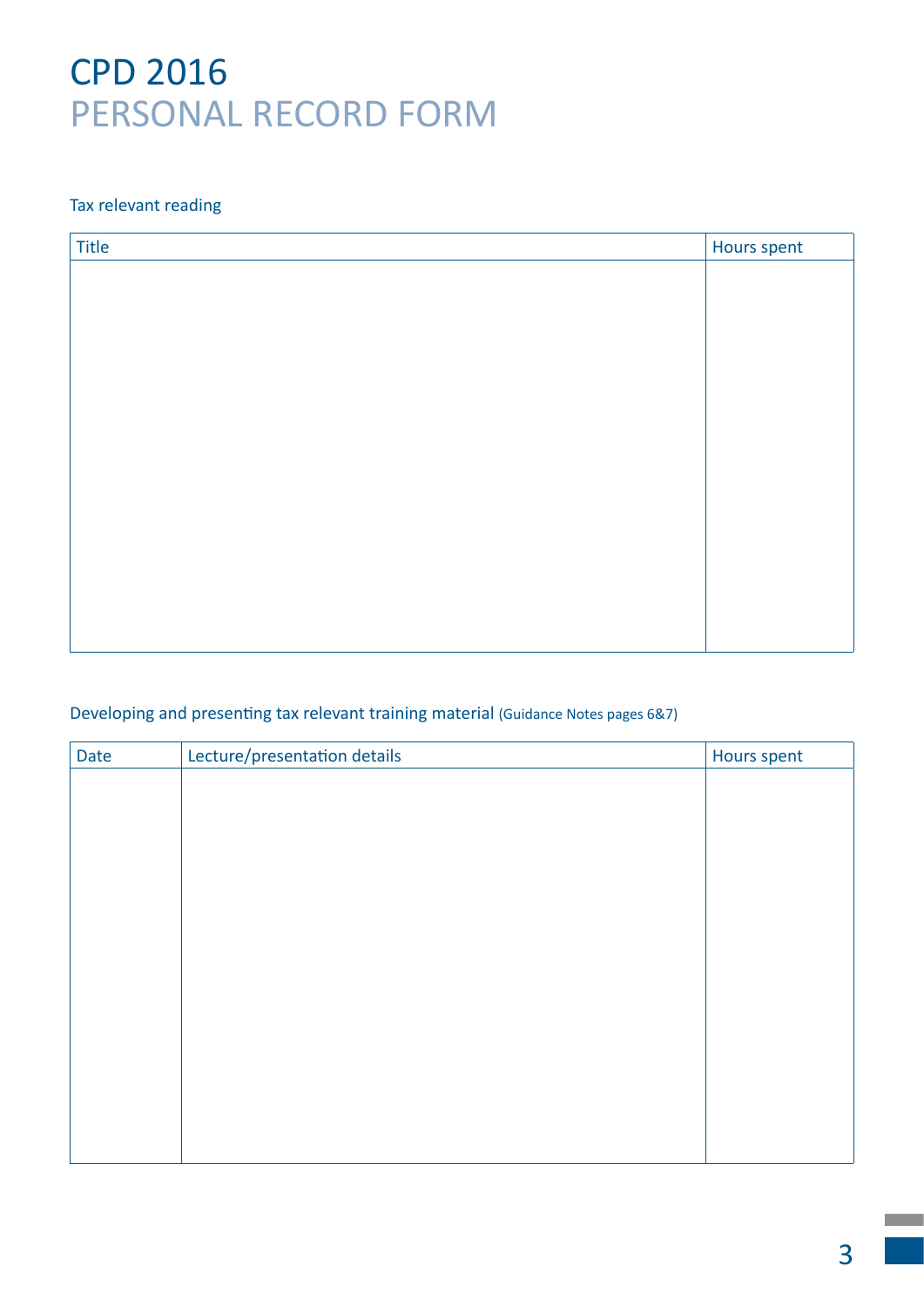#### Writing books, articles and reviews

| Date | <b>Details</b> | Hours spent |
|------|----------------|-------------|
|      |                |             |
|      |                |             |
|      |                |             |
|      |                |             |
|      |                |             |
|      |                |             |
|      |                |             |
|      |                |             |
|      |                |             |
|      |                |             |
|      |                |             |
|      |                |             |
|      |                |             |
|      |                |             |

### Training in law, accounting and financial services etc (CPD Regulation 2.5)

| Date | Title | <b>Course Provider</b> | Hours spent |
|------|-------|------------------------|-------------|
|      |       |                        |             |
|      |       |                        |             |
|      |       |                        |             |
|      |       |                        |             |
|      |       |                        |             |
|      |       |                        |             |
|      |       |                        |             |
|      |       |                        |             |
|      |       |                        |             |
|      |       |                        |             |
|      |       |                        |             |
|      |       |                        |             |
|      |       |                        |             |
|      |       |                        |             |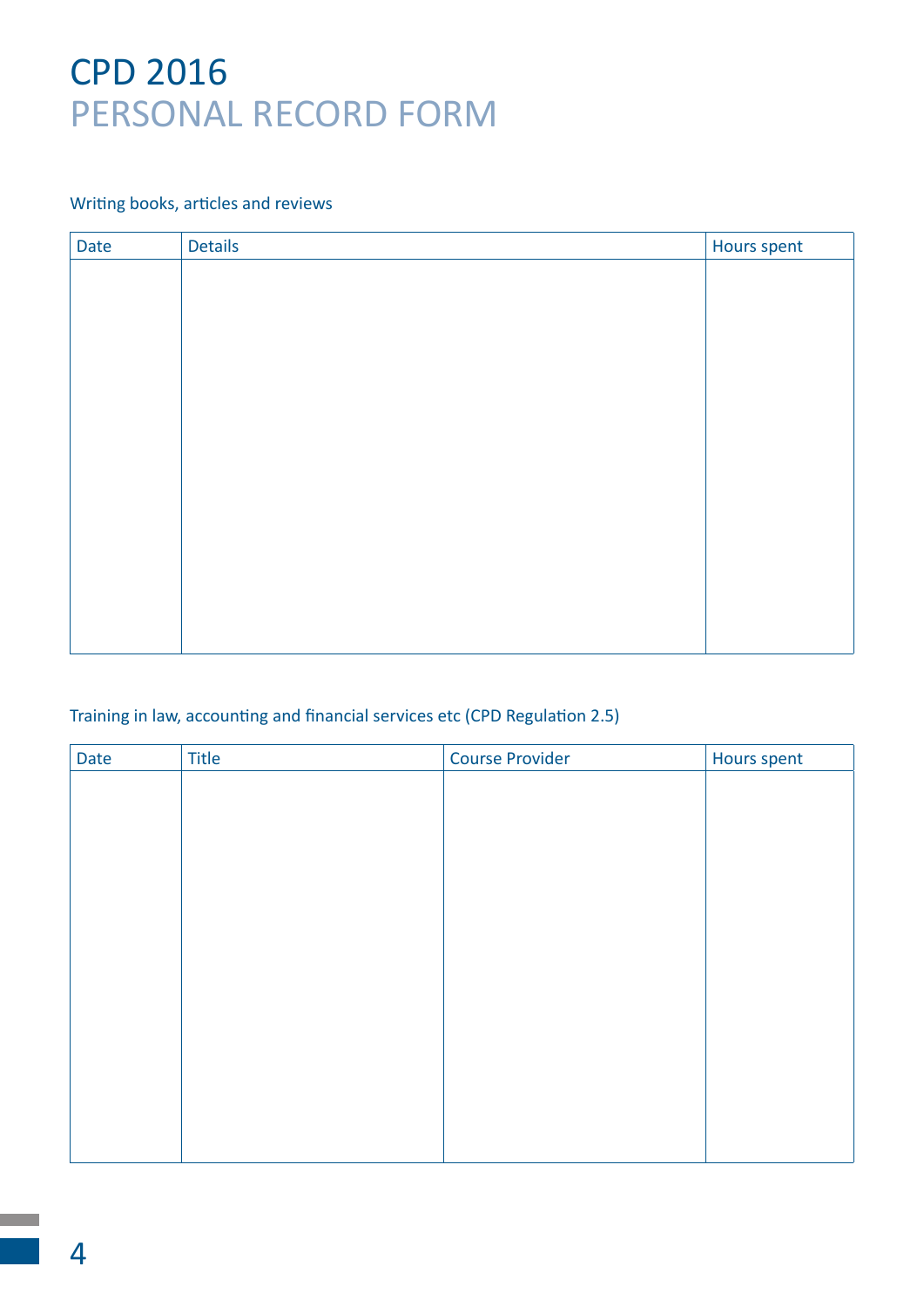Please use this page to complete any earlier sections for which you may not have had room or to make any additional notes.

Additional notes